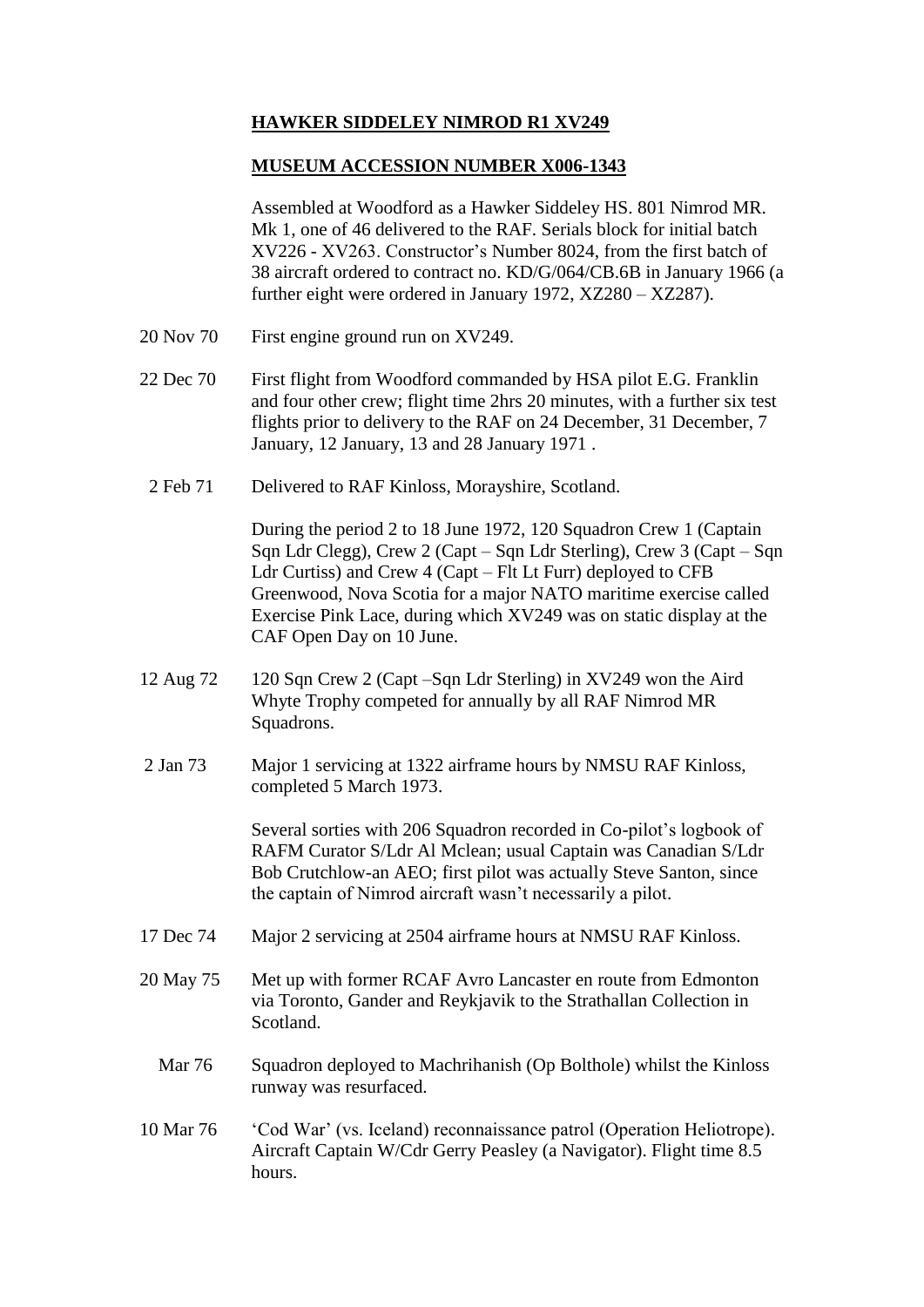| 12 Apr 76    | Flown from Machrihanish to Luqa, Malta. Flight time four hours.                                                                                                                                                                                                                                            |
|--------------|------------------------------------------------------------------------------------------------------------------------------------------------------------------------------------------------------------------------------------------------------------------------------------------------------------|
| 15 Apr 76    | Returned to Machrihanish.                                                                                                                                                                                                                                                                                  |
| 2 May 76     | Op. Heliotrope sortie. Flight time 8.35 hours.                                                                                                                                                                                                                                                             |
| 31 Aug 76    | Fisheries surveillance flight over Irish Sea – extract from AEO LB of<br>James Brazier on correspondence file.                                                                                                                                                                                             |
| 24 Nov 76    | Flown by Flt Lt Macrae on continuation training for 6.01 hours<br>(daylight) From logbook (X006-1364) of Sqdn Ldr Ripley, a Nimrod<br>flight engineer.                                                                                                                                                     |
| 7 Dec 76     | Flown by Flt Lt Macrae on Torpedo Exercise for 5.02 hours (daylight)-<br>Ripley LB.                                                                                                                                                                                                                        |
| 1 Mar 77     | Flown by Flt Lt Furr on continuation training for 2.00 hours (daylight)<br>and $2.40$ hours (night) – Ripley LB                                                                                                                                                                                            |
| 15 May 77    | Transferred to 203 Squadron, RAF Luqa, Malta.                                                                                                                                                                                                                                                              |
| 23 Jun 77    | LROF, 8.30 duration, Flying Officer Caines                                                                                                                                                                                                                                                                 |
| 29/30 Jul 77 | Queens' Silver Jubilee Review of RAF at RAF Finningley, with<br>XV249 representing No 203 Squadron in the static display.                                                                                                                                                                                  |
| 9 Jan 78     | Transferred to RAF Kinloss.                                                                                                                                                                                                                                                                                |
| 21 Apr 78    | Flight engineer's logbook of Tony Clack, No 206 Squadron; (copies<br>with DoRIS) records 4.55 hour surveillance and pilot training flight;<br>pilot Flt Lt Hutchins.                                                                                                                                       |
| 22 May 78    | Operation 'Tapestry' flight – Fishery protection/oil and gas platform<br>surveillance. Flight time 8.35 hours. Pilot Al Mclean, Co-Pilot Flt Lt<br>Barr.                                                                                                                                                   |
| 26 May 78    | Clack logbook - six-hour flight, Kinloss- St Mawgan - Finningley -<br>Kinloss.                                                                                                                                                                                                                             |
| 6-7 Jun 78   | Detached duty to Vaerlose, Denmark.                                                                                                                                                                                                                                                                        |
| 19 Jul 78    | Entered major servicing at NMSU Kinloss, completed 2 November<br>1978.                                                                                                                                                                                                                                     |
| 9 Jan 79     | Deployed to RAF Akrotiri, Cyprus for seven days $-120$ Squadron<br>crew 3; flown from there by Al Mclean on two round trip flights on<br>11 <sup>th</sup> and 15 <sup>th</sup> January, returning from Akrotiri to Kinloss16th January<br>(Flight time 6.10 hours, pilot Al Mclean, Co-Pilot Flt/Lt Barr). |
|              |                                                                                                                                                                                                                                                                                                            |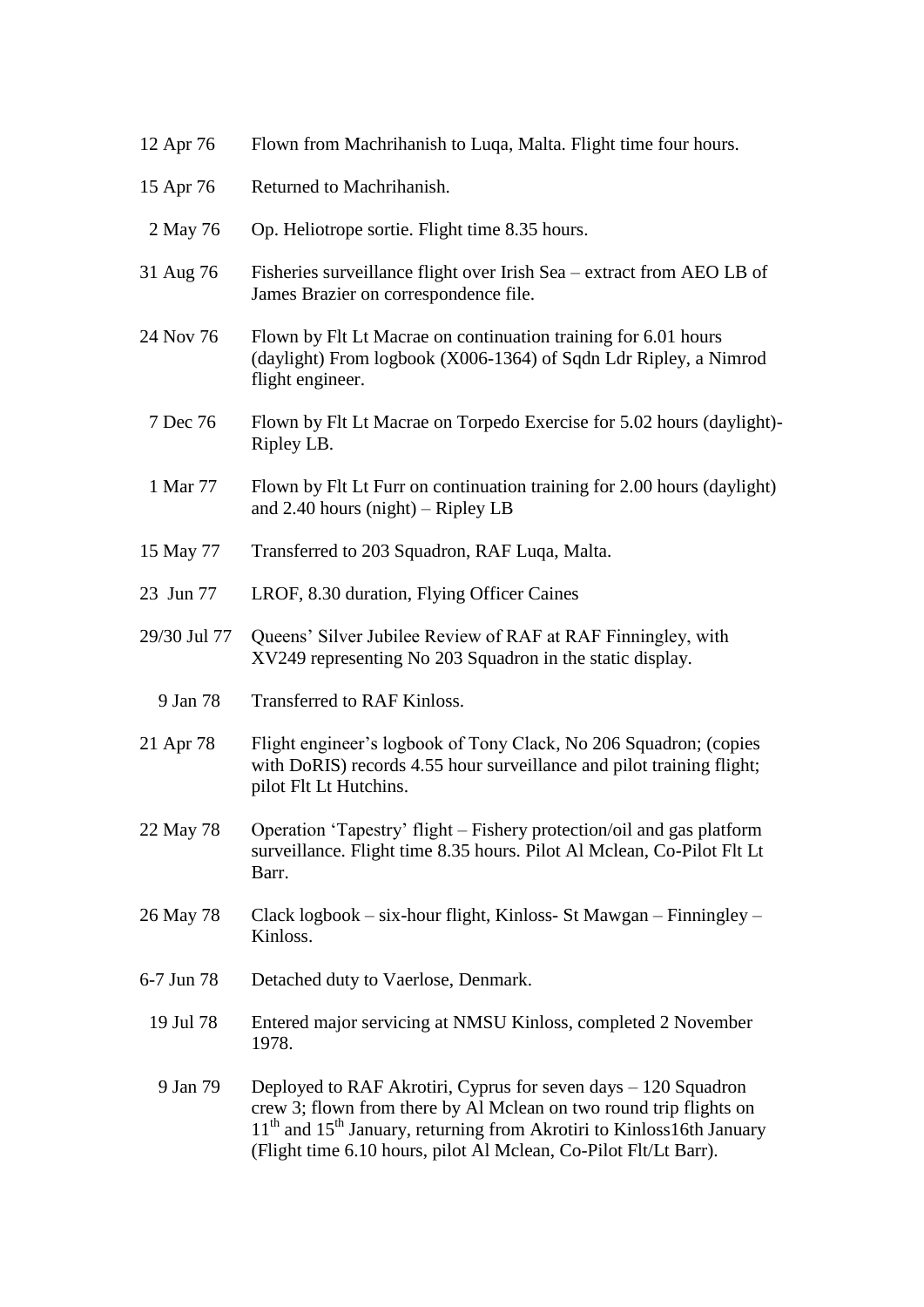| 8 Feb 79  | Flown by Flt Lt Laing for 8.00 hours (daylight) and $0.55$ (Night) –<br><b>Ripley LB</b>                                                                                                                              |
|-----------|-----------------------------------------------------------------------------------------------------------------------------------------------------------------------------------------------------------------------|
| 14 Mar 79 | Operation 'Tapestry' flight – Pilot Al Mclean, Co-Pilot Flt Lt Sefton.<br>Flying time 9.10 hours.                                                                                                                     |
| 1 May 79  | Clack LB (LSU Kinloss) – six-hour continuation training flight; pilot<br>Flt Lt Phillips.                                                                                                                             |
| 21 May 79 | Flown by Flt Lt Laing for 9.00 hours (daylight) – Ripley LB                                                                                                                                                           |
| 24 May 79 | Flown by Flt Lt Laing for 2.35 hours $(daylight)$ – Ripley LB                                                                                                                                                         |
| 8 Jun 79  | S.C.T., 4.10 duration, Squadron Leader Childs                                                                                                                                                                         |
| June 1979 | 120 Squadron detachments for XV249 included 11-13 June to<br>Keflavik, 20-22 June to Bodo, Norway, bringing Sea Eagle missiles<br>back to the UK upon return; and 25-29 June to Gibraltar.                            |
| 28 Aug 79 | Flown by 120 Squadron crew 8 to CFB Trenton to participate in the<br>Toronto airshow, with daily displays 31 Aug and 1-3 September,<br>thence to CFB Greenwood on 4 September, leaving for Kinloss on 7<br>September. |
| 28 Jun 79 | Transit Kinloss-CFB Trenton, 7.40 duration, Wing Commander Sturt                                                                                                                                                      |
| 31 Jun 79 | Display Cleveland + Toronto, 2.40 duration, Squadron Leader Childs                                                                                                                                                    |
| 2 Jun 79  | Display Cleveland + Toronto, 2.35 duration, Squadron Leader Childs                                                                                                                                                    |
| 4 Jun 79  | Trenton-Greenwood, 1.30 duration, Flight Lieutenant Withers                                                                                                                                                           |
| 7 Jun 79  | Greenwood-Kinloss, 5.25 duration, Wing Commander Sturt                                                                                                                                                                |
| 16 Jun 79 | SURVOP, 6.50 duration, Flight Lieutenant Withers                                                                                                                                                                      |
| 8 Jan 80  | C.T., 4.05 duration (night), Flight Lieutenant Withers                                                                                                                                                                |
| 17 Mar 80 | Clack $LB - 7.40$ hour surveillance flight, pilot Flt Lt Kirkhope.                                                                                                                                                    |
| 20 Mar 80 | Flown by Flt Lt Zarraga for 6.50 hours (daylight) – Ripley LB                                                                                                                                                         |
| 17 Jun 80 | Kinloss-Keflavik ops, 7.00 duration, Wing Commander Peaker                                                                                                                                                            |
| 19 Jun 80 | Keflavik-Lossiemouth ops, 7.40 duration, Wing Commander Peaker                                                                                                                                                        |
| 22 Apr 80 | One of three 206 Squadron-crewed aircraft involved in Exercise Open<br>Gate at Gibraltar.                                                                                                                             |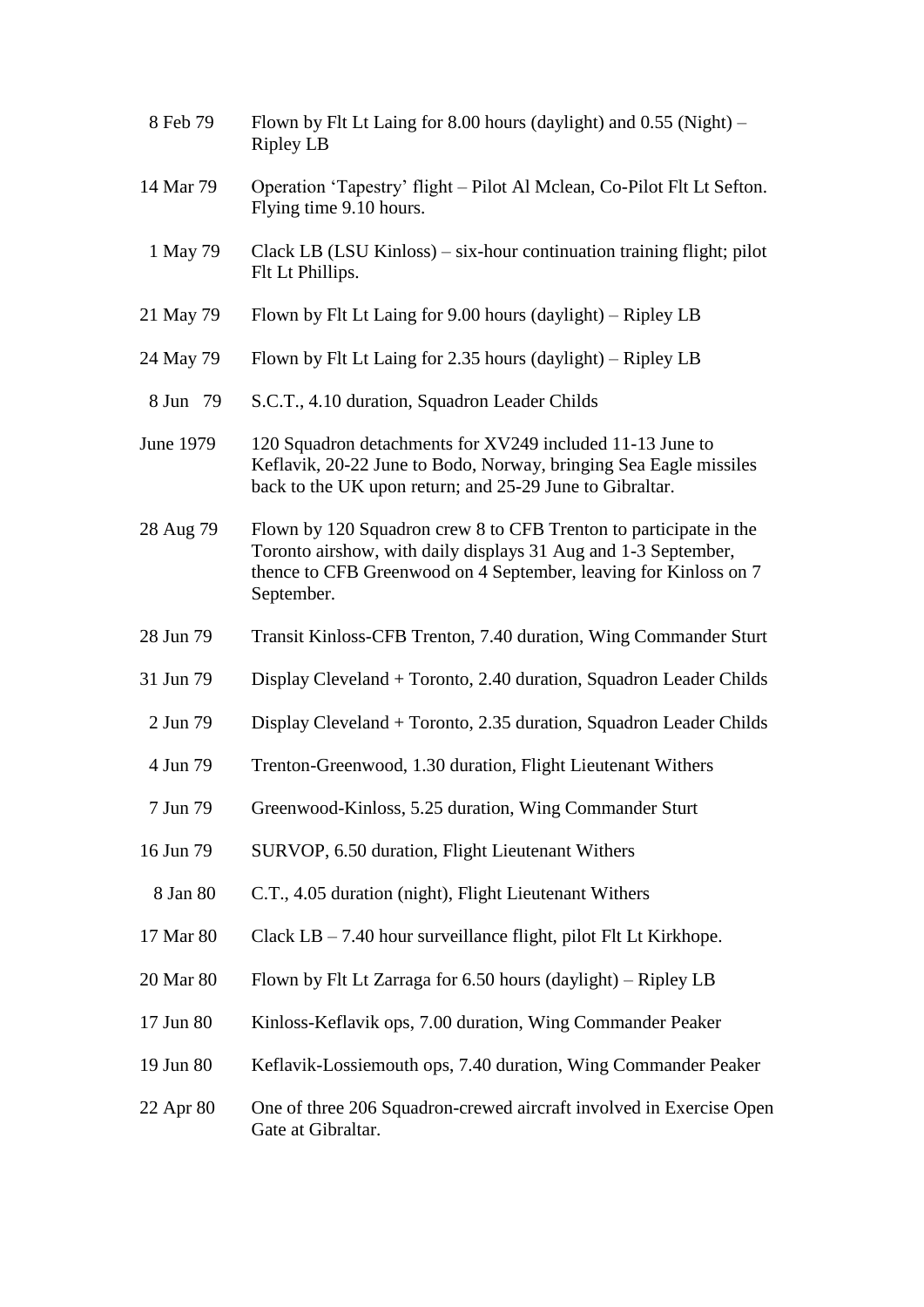| 16 Jun 80         | Kinloss-Brize Norton-Kinloss, 4.10 duration, Group Captain Harris                                                                                                                                                                                                           |
|-------------------|-----------------------------------------------------------------------------------------------------------------------------------------------------------------------------------------------------------------------------------------------------------------------------|
| 23 June 80        | Two 201 Squadron crews to Sigonella with XV249.                                                                                                                                                                                                                             |
| 9 Jul 80          | JMC 803 Area Ops, 3 duration + 2 hours, Flight Lieutenant Mackay                                                                                                                                                                                                            |
| 28 Aug 80         | Flown by Flt Lt Wingate for 4.00 hours (daylight) on Continuation<br>Training – Ripley LB                                                                                                                                                                                   |
| 26 Sep 80         | CO-OP invincible, $1.25$ duration $+5.25$ night, Wing Commander<br>Peaker                                                                                                                                                                                                   |
| 8 Nov 80          | Five aircraft, including XV249, and six crews deployed to RAF<br>Akrotiri, Cyprus as part of the four-month Operation Homespun.                                                                                                                                             |
| 5 Apr 81          | Major servicing at 5604 airframe hours at NMSU RAF Kinloss.                                                                                                                                                                                                                 |
| 21 Jul 81         | Transferred to RAF St. Mawgan.                                                                                                                                                                                                                                              |
| 27 Apr 82         | Flown by 42 Squadron crew on four-hour torpedo modification trial<br>flight from St Mawgan in the Clyde Exercise area; the first trial of<br>Mk46 torpedoes modified for attacking surface targets with passive<br>homing.                                                  |
| 1 May 82          | Flown by 42 Squadron crew from Freetown in Sierra Leone until 7<br>May to provide the 'southerly' SAR cover for the 1 Squadron Harrier<br>GR3 deployments to Ascension Island and flying SAR cover duties 3-6<br>May.                                                       |
| 26 May 82         | And also 29-30 May; 42 Sqn crew 4 on SAR cover sorties with<br>XV249, for transiting Harrier aircraft from Dakar in Senegal.                                                                                                                                                |
| 10 Jun 82         | Flown by Sqdn Ldr Hurley for 6.10 hours (daylight) on Continuation<br>Training – Ripley LB.                                                                                                                                                                                 |
| 4 Nov 82          | 42 Sqn Crew 1 in XV249 scrambled for last SAR call out from<br>Ascension Island to search for a Victor tanker which had failed to<br>make pre-briefed radio reports; the Victor was located 55 nautical<br>miles out; it had suffered a total high frequency radio failure. |
| 5 Nov 82          | SAR cover for the South Atlantic withdrawn post-Falklands War, and<br>42 Squadron ceased their one-aircraft detachment at Ascension Island;<br>last aircraft was XV249, returned to St Mawgan via Gibraltar.                                                                |
| Mar <sub>83</sub> | 42 Sqn Crew 6 (Capt – Flt Lt N Jones) in XV249 won the Aird Whyte<br>trophy.                                                                                                                                                                                                |
| 18 Jul 83         | Flypast at RNLI Penlee lifeboat station (Cockrill LB). Captain Lt Cdr<br>(USN) Yeats.                                                                                                                                                                                       |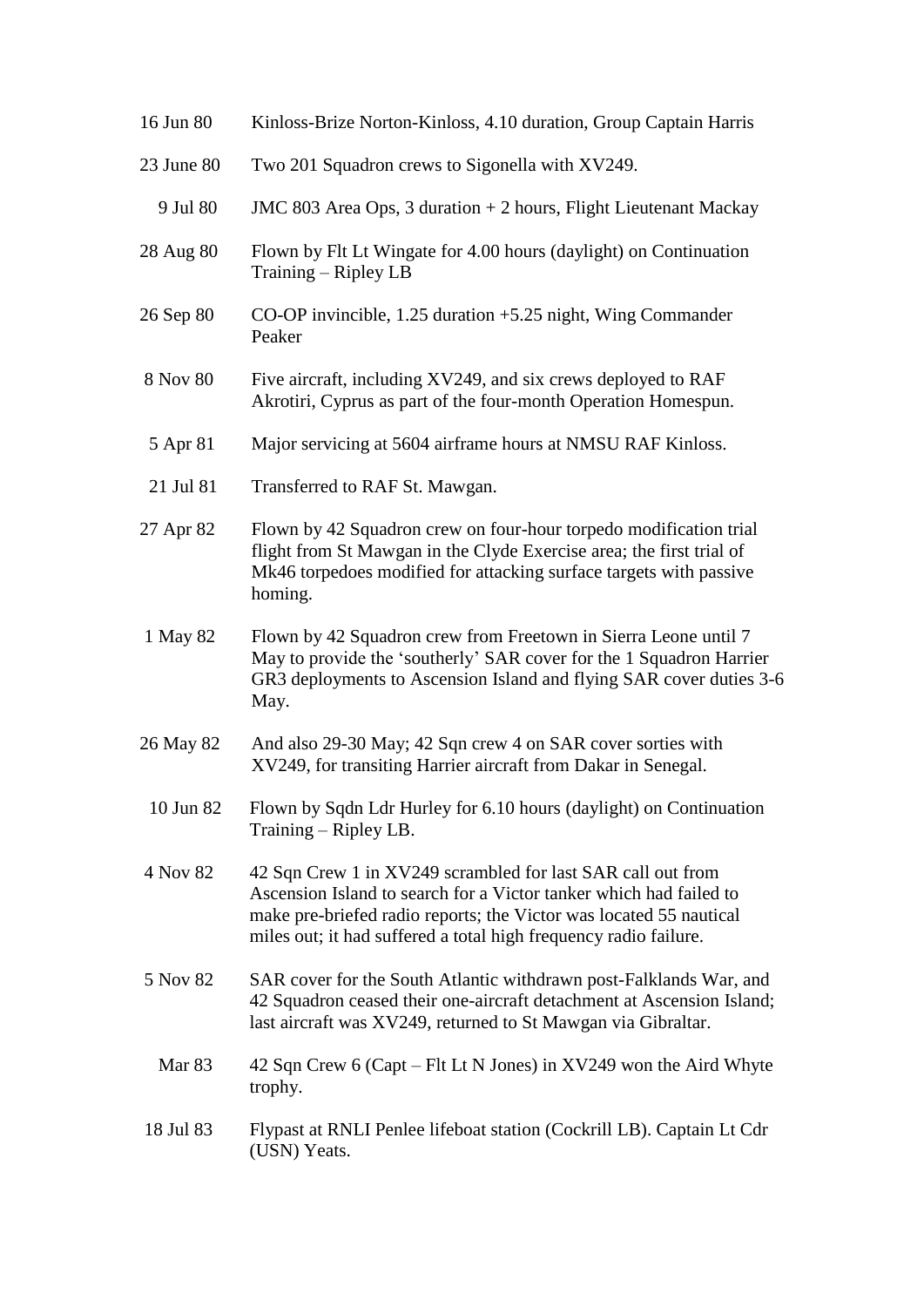- 2 Aug 83 Transferred to NMSU Kinloss for Major 5 service at 7245 airframe hours, being completed 5 December 1983.
- 12 Aug 83 To Valkenburg AB, Netherlands (Cockrill LB; Captain again Lt Cdr Yeats). Returned from Valkenburg to Kinloss 15 August, with transit to St Mawgan same day.
- 5 Dec 83 Flown to Woodford for Mr Mk.2 conversion.
- 12 Feb 85 First flight as a Nimrod MR.2.
- 26 Mar 85 Delivered to RAF Kinloss following conversion to Nimrod MR.Mk.2 standard at Woodford. (Set 24) This conversion, one of 35 delivered from 23 August 1979, involved fitting a new avionics and equipment suite, replacing the Shackleton-era ASV21D radar with the EMI Searchwater system and with an increase in crew accommodation from eleven to twelve. Served with the Kinloss Nimrod Wing as part of the Kinloss Maritime Wing along with Nos 42 (Reserve) Squadron-the Nimrod operational Conversion Unit - , 120, 201 and 206 Squadrons, an original total of 28 aircraft, pooled for servicing and operational purposes.
- Oct/Nov 85 201 and 206 Squadron crews deployed to Patrick AFB, USA for four weeks for Exercise Rum Punch 85B with three aircraft including XV249.
- 3 May 86 Another Exercise Rum Punch at Patrick AFB with four aircraft including XV249; completed 29 May 1986
- 7 May 86 120 Sqn Crew 3 and back up crew in XV235 left Lossiemouth to participate in Fincastle Competition at RAAF Edinburgh, Australia, via CFB Greenwood and Offut AFB, Travis AFB, Hickham AFB Hawaii and Nandi, Fiji; on 22 November Crew 3 won the Fincastle Trophy, leaving for the UK on 26 November via Sri Lanka and Bahrein, arriving at Lossiemouth 30 November.
- 29 Apr 88 Major 6 Servicing at 9243 airframe hours at NMSU RAF Kinloss, completed 9 November 1988.
- 11 Nov 88 Transferred to RAF St. Mawgan
	- 1989/90 Flown by Flt Lt John Langley when with No 236 OCU on seven occasions between 24 February 1989 and 27 April 1990- see LB extracts X005-5970/004. Included a 2.35-hour Staff College demonstration flight on 3rd April 1990.

The Ripley LB contains a number of flights in XV249, 1989 – 1991;

2 Mar 89 Flown by Wg Cmdr. Cockrill for 2.20 hours (daylight) on Horn 1 photo over St.Eval and low level and air to air refuelling practice.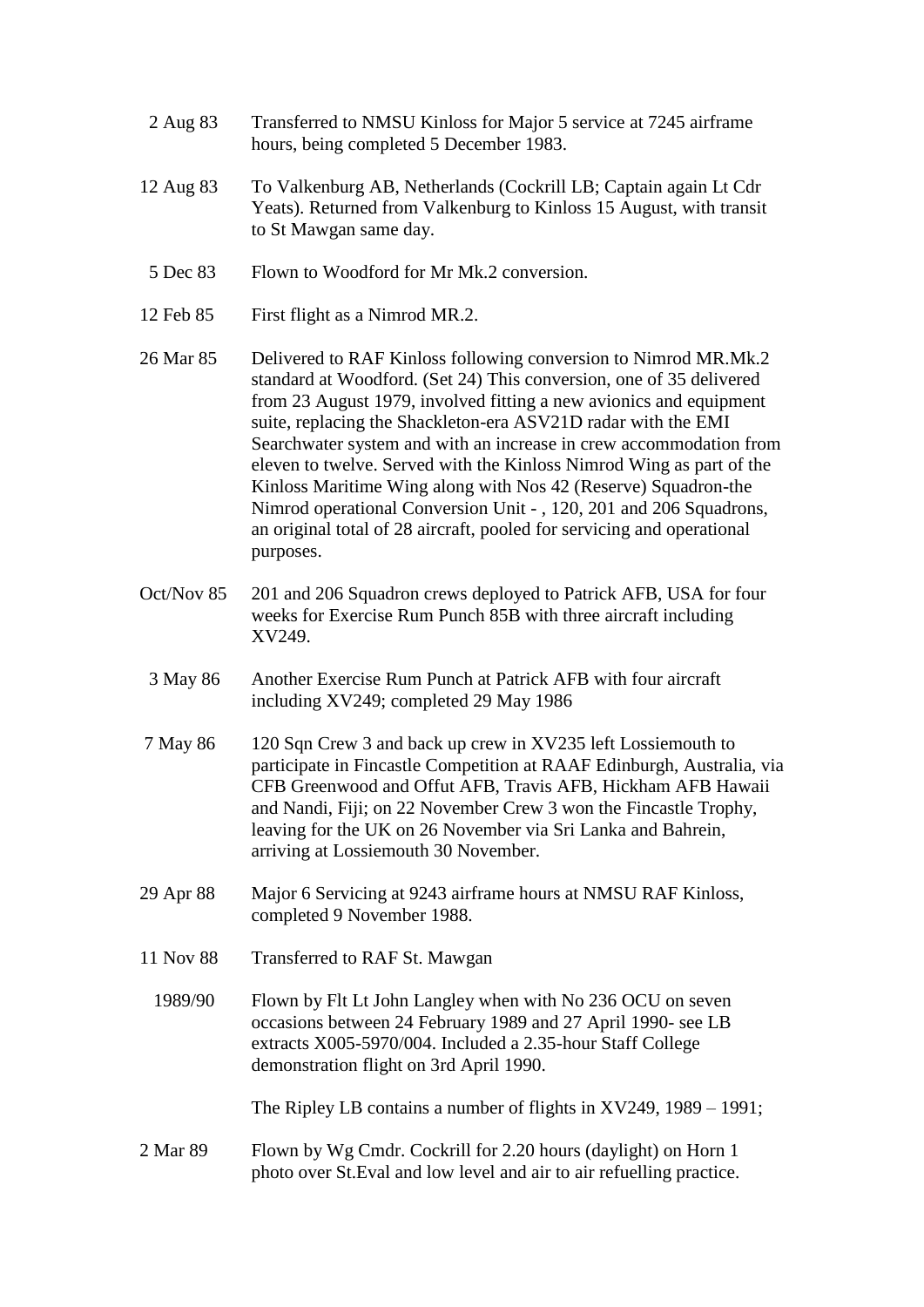| 20 Mar 89 | Flown by Sqdn Ldr Warren for 3.30 hours (daylight) on Round Robin<br>via Filton                                                                                                                            |
|-----------|------------------------------------------------------------------------------------------------------------------------------------------------------------------------------------------------------------|
| 27 Apr 89 | Flown by Sqdn Ldr Warren for 1.00 hours (daylight) on Display<br>Practice – Overstress.                                                                                                                    |
| 8 May 89  | Flown by Sqdn Ldr Warren for 0.45 hours (daylight) on Final Display<br>Practice and for 1.00 hours (daylight) on Display Ratification                                                                      |
| 24 May 89 | Flown by Wg Cmdr. Cockrill for 7.10 hours (daylight) between St<br>Mawgan-Jacksonville via Brunswick (VP30 Visit) and by Wg Cmdr.<br>Cockril for 2.55 hours (daylight) between Brunswick and Jacksonville. |
| 30 May 89 | Flown by Wg Cmdr. Cockrill for 2.25 hours (daylight) and 0.50 hours<br>(night) between Jacksonville and Greenwood.                                                                                         |
| 31 May 89 | Flown by Wg Cmdr. Cockrill for 3.40 hours (daylight) and 2.30 hours<br>(night) between Greenwood and St Mawgan                                                                                             |
| 27 Jun 89 | Flown by Flt Lt Pullen for 8.05 hours (daylight) for JMC TACEVAL                                                                                                                                           |
|           | July 17 1989 - flown by Sqdn Ldr Warren for 0.30 hours (daylight) on display<br>practice                                                                                                                   |
|           | July 20 1989 - flown by Sqdn Ldr Warren for 1.40 hours (daylight) on RNAS<br><b>Culdrose and Fairford Practice</b>                                                                                         |
| 22 Jul 89 | Flown by Sqdn Ldr Warren for 2.10 hours (daylight) at Fairford<br><b>International Air Tattoo</b>                                                                                                          |
| 23 Jul 89 | Flown by Sqdn Ldr Warren for 2.00 hours (daylight) at Fairford<br><b>International Air Tattoo</b>                                                                                                          |
| 6 Sep 89  | Flown by Sqdn Ldr Warren for 0.55 hours (daylight) on display<br>practice. No.4 failed                                                                                                                     |
| 26 Mar 90 | Flown by Sqdn Ldr Gillespie for 5.35 hours (daylight) on L23 for<br><b>Colin Smith</b>                                                                                                                     |
| 18 Apr 90 | Flown by Flt Lt Young for 2.35 hours (daylight) from St Mawgan to<br>Kinloss and from Kinloss to St Mawgan for 1.20 hours (daylight)                                                                       |
| 19 Apr 90 | Flown by Flt Lt Coley for 2.30 hours (daylight) on L7                                                                                                                                                      |
| 15 Jun 90 | Flown by Sqdn Ldr Banfield for 4.00 hours (daylight)                                                                                                                                                       |
| 17 Jul 90 | Flown by Sqdn Ldr Harborne for 5.15 hours (daylight) for L23 for Sgt<br><b>Tim Baxter</b>                                                                                                                  |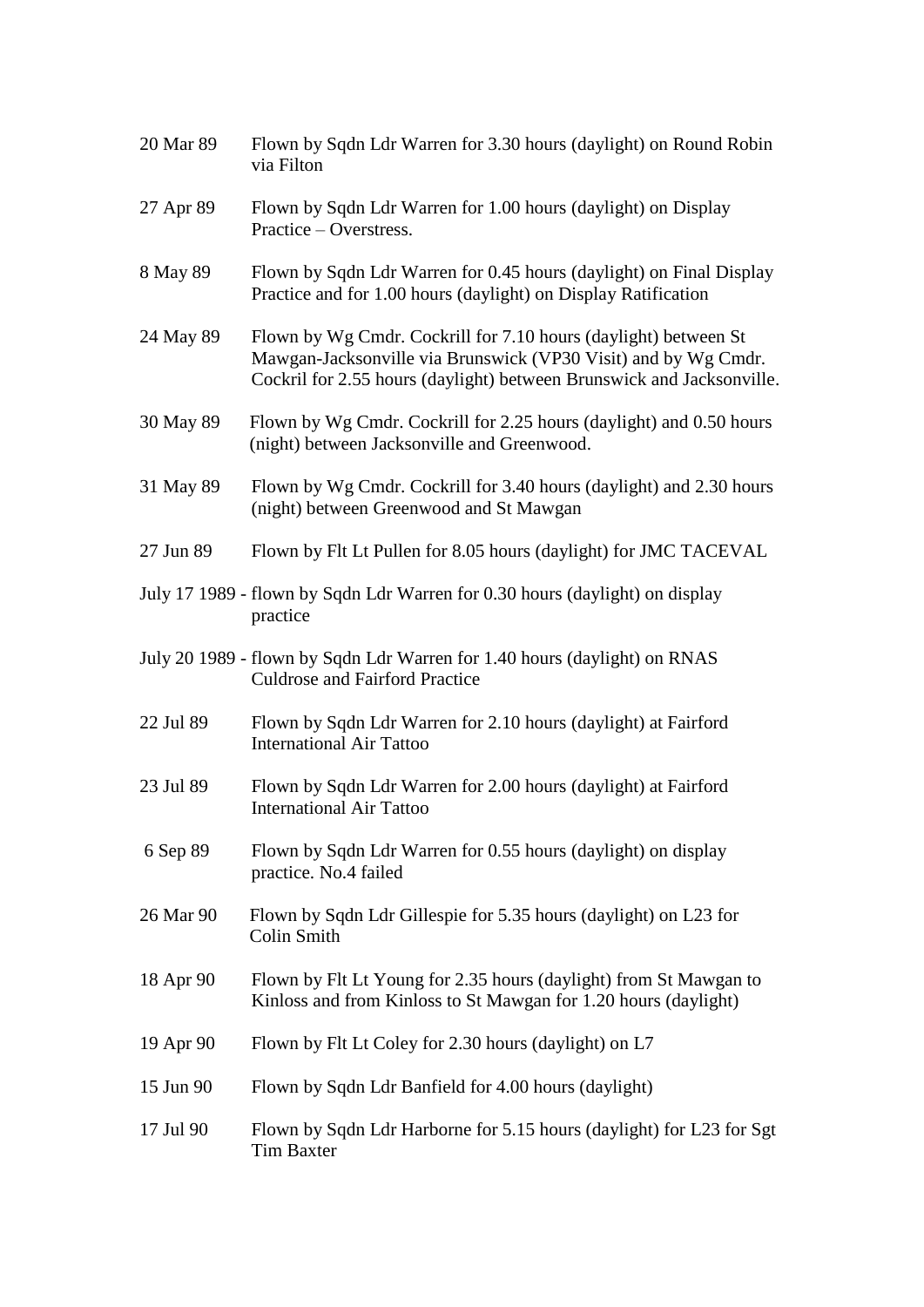| 28 Sep 90  | Flown by Sqdn Ldr Banfield for 4.00 hours (daylight) for C to I                                                                                                                                                                                                                                                                                                                                                                                                                                               |
|------------|---------------------------------------------------------------------------------------------------------------------------------------------------------------------------------------------------------------------------------------------------------------------------------------------------------------------------------------------------------------------------------------------------------------------------------------------------------------------------------------------------------------|
| 2 Oct 90   | Flown by Sqdn Ldr Banfield for 3.00 hours (daylight) for C to I                                                                                                                                                                                                                                                                                                                                                                                                                                               |
| 31 Oct 90  | Flown by Sqdn Ldr Warren for 5.15 hours (daylight), blue failure                                                                                                                                                                                                                                                                                                                                                                                                                                              |
| 16 Jan 91  | Flown by Sqdn Ldr Banfield for 0.45 hours (daylight) and 0.30 (night)<br>from St Mawgan to Kinloss. Also from Kinloss to St Mawgan in a time<br>of 1.25 hours (daylight)                                                                                                                                                                                                                                                                                                                                      |
| 20 Jun 91  | 236 OCU flight - Tomlinson logbook; General Handling and<br>circuits.3.25 hours; pilot Flt Lt Coley.                                                                                                                                                                                                                                                                                                                                                                                                          |
| 17 Sep 91  | Three-hour local flight, with circuits, 236 OCU – pilot Sqn Ldr<br>Banfield – Tomlinson logbook. Flight time three hours.                                                                                                                                                                                                                                                                                                                                                                                     |
| 5 May 92   | 6.15 hour continuation training flight, 42 Squadron; pilot Flt Lt Trout;<br>Tomlinson logbook.                                                                                                                                                                                                                                                                                                                                                                                                                |
| 10 Jul 92  | 42 Squadron/training flight. Mark Tomlinson logbook – extracts on<br>Nimrod correspondence file. Pilot Flt Lt Trout.4.20 hours.                                                                                                                                                                                                                                                                                                                                                                               |
| 7 Sep 92   | Placed into storage at RAF Kinloss.                                                                                                                                                                                                                                                                                                                                                                                                                                                                           |
| 1 Oct 92   | Withdrawn from service along with three other Nimrod MR.2s<br>(bringing the Nimrod MR.2 fleet down to 28 aircraft) and placed into<br>storage at RAF Kinloss having flown 11,941 hours.                                                                                                                                                                                                                                                                                                                       |
| 16 May 95  | One of No 51 Squadron's three specially-equipped Nimrod R Mk 1<br>aircraft, XW666, ditched in the Moray Firth following a starter motor<br>explosion which pierced fuel tanks, causing a major in -flight fire. The<br>seven crew all survived and the aircraft was later salvaged, but was a<br>write-off. XV249 was then identified as a suitable replacement<br>airframe. Nimrod R1s had replaced Signals Intelligence unit No 51<br>Squadron's aging Comet R Mk 2 and Canberra aircraft from May<br>1974. |
| 12 June 95 | Taken out of storage at RAF Kinloss (it was one of four surplus<br>Nimrods stored there), following British Aerospace being offered a<br>contract (SMC41a/0041) to modify XV249 to Nimrod R1 standard to<br>replace XW666.                                                                                                                                                                                                                                                                                    |
| 23 Oct 95  | Following major 4 overhaul at Kinloss from 12 June 1995, ferried to<br>BAe Woodford for stripping of all ASW equipment and partial<br>conversion to Nimrod R1 standard with new equipment bay, rear cabin<br>layout, and through addition of some antenna fairings; £30 million<br>conversion carried out under the codename 'Project Anneka' after the<br>then-popular TV series 'Challenge Anneka' (Rice).                                                                                                  |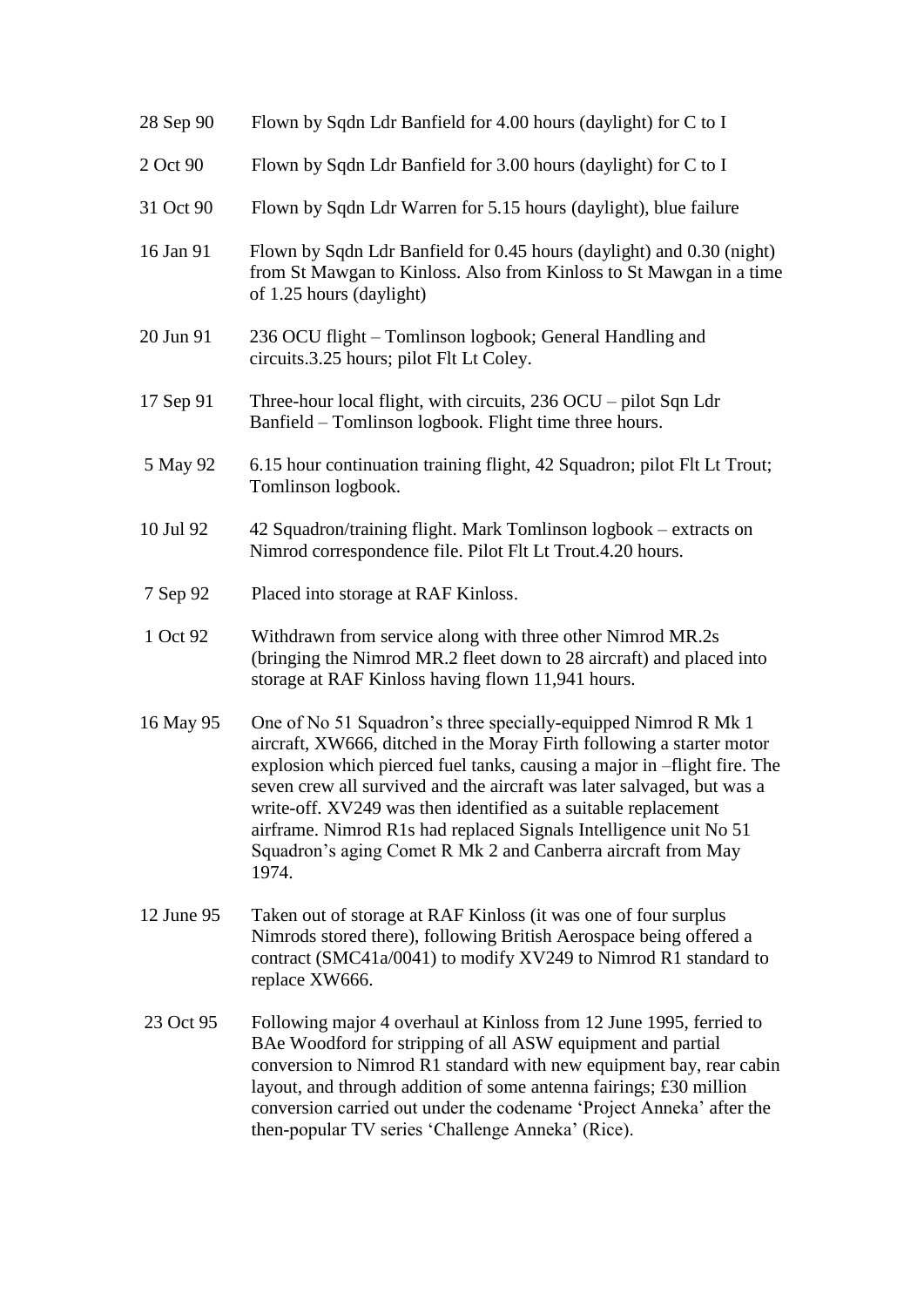| 19 Dec 96   | Delivered to No 51 Squadron's new base at RAF Waddington,<br>Lincolnshire, and underwent further work for final fitting out to R1<br>Elint standard.                                                                                                                                                |
|-------------|-----------------------------------------------------------------------------------------------------------------------------------------------------------------------------------------------------------------------------------------------------------------------------------------------------|
| 2 Apr 97    | First air test as a Nimrod R1, from Waddington                                                                                                                                                                                                                                                      |
| 11 Apr 97   | Flown as fully equipped R Mk 1 aircraft, with commencement of<br>Airborne calibration of equipment, finished ten days later; calibration<br>report issue 28 April. These Signals Intelligence (SIGINT) aircraft<br>were a major asset to the UK and its allies, with a crew of $27 - 29$<br>people. |
| 28 Apr 97   | declared operational as a Nimrod R1; the first 'starwindow' equipped<br>Nimrod R1 to fly.                                                                                                                                                                                                           |
| 23 Aug 99   | Major 8 servicing at 12,992 airframe hours at RAF Kinloss, completed<br>21 March 2000.                                                                                                                                                                                                              |
| 2003        | Deployed to Gulf Area in support of Operation Southern Watch and<br>patrolled the southern no-fly zone over Iraq.                                                                                                                                                                                   |
| 5 Nov 2003  | Major 9 Servicing at 15,653 airframe hours at RAF Kinloss, completed<br>14 April 2004.By this time all the Nimrod RIs received a further<br>upgrade – Project Extract, increasing automation of the Eint suite, with<br>new antennae and software, undertaken by Raytheon systems                   |
| 24 Oct 2005 | 51 Squadron personnel in XV249 participated in Exercise Trident<br>Warrior and a NCCT (Network Centric Collaborative Testing) Trial at<br>Greenville, North Carolina, USA.                                                                                                                          |
| 28 Jan 2008 | Sooting found in pannier bay at RAF Waddington, following a fuel<br>leak on 7 December 2007 during Operation Herrick                                                                                                                                                                                |
|             | July 2010 Photographed at RAF Waddington; Listening In' (Forster 2014)<br>p.188. p.186.                                                                                                                                                                                                             |

By 2011, following withdrawal of the Nimrod MR.2s and scrapping of the Nimrod MRA.4 project, both in 2010, only RAF Waddington-based XV249 and XW664 remained as the last two Flying Nimrods of any variant, sister aircraft XW665 having been grounded from 27 October 2010 and broken up at Waddington in the summer of 2011, the forward fuselage going to a German museum.

> Form 700 indicates final overseas detachment for XV249, with fuel uplifts at Akrotiri, Cyprus 31 March – 22 May 2011.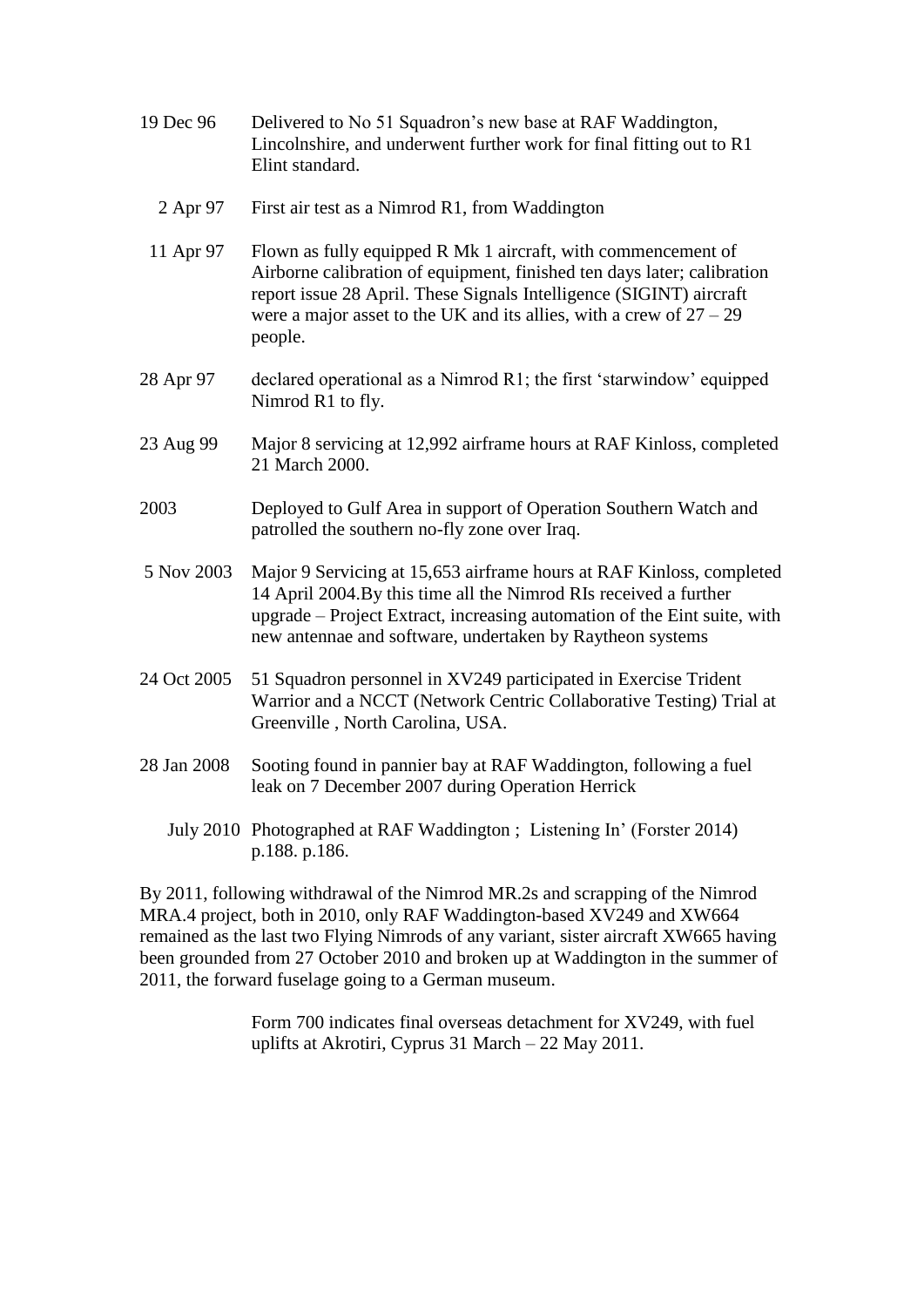After a 90-day extension from the planned out-of-service date of 31 March 2011 for the two remaining Nimrod R1s for further operations over Libya, XW664 returned to Waddington from Cyprus on 24 June 2011, two days after its last mission over Libya, marking the end of the types' involvement in support of Operations Ellamy and Unified Protector (offensive operations over Libya by the RAF which began 19 March 2011 prompted by the Arab Spring and revolution in Libya, monitoring government forces in Libya and the no-fly zone)

The Nimrod R1 role had been to fly off the Libyan coast to intercept communications and radar signals from pro-Gaddafi forces.

Extended life supported by A Nimrod R.I Life Extension Team, the delayed out-ofservice date costing some £4M.

- 23 May 2011 Having departed Waddington for Cyprus under Operation Ellamy as part of 907 Expeditionary Air Wing on 4 March 2011, and operating over the Mediterranean with the call sign Ascot 7216, XV249 returned to Waddington after operations over Libya, being replaced by XW664 for operations for the final month.
- 9 Jun 2011 XV249 withdrawn from normal service. Photos that month with comint and Tigershark antennae/aerial arrays arrayed along upper fuselage fitted 2008-2009; 'Listening In' (Forster 2014) p.186.
- 28 Jun 2011 Formal retirement of Nimrod R.1 with ceremony at RAF Waddington, XV249 making the farewell flypast over the airfield at 11am, pilot Flt Lt Mike Chatterton plus six crew. Photos – Air Forces Monthly September 2011 p. 8. The type's official out of service date was 30 June 2011.
- 2/3 Jul 2011 Last public appearance of the type in RAF service; XV249 and XW664 statically displayed at RAF Waddington Airshow. Photo – IPMS Magazine 04/2011 p.12. XW664 was flown to East Midlands Aeropark for preservation on 12 July 2011.
- 29 July 2011 Taking off at 10.00am, one hour flight, flown from Waddington to Cotswold Airport (Kemble), Glos for dismantling by Air Salvage International in their hangar at Kemble from September 2011 and forwarding in stages by road to RAFM Cosford. Photos of final landing – and last ever Nimrod flight - Aircraft Magazine September 2011; Flypast October 2011 p.9. Total flying hours18, 570.30. Captain Chatterton.
	- Feb 2012 Dismantling proceeding, with port wing removed at Kemble 16 February, the starboard wing was removed on 28 February and the fuselage loaded onto the trailer on  $1<sup>st</sup>$  March.

The fuselage was roaded to Cosford on 11 March 2012 to join previously removed smaller components in store awaiting delivery of fuselage and wings for reassembly of the airframe. Photos – Flypast May 2012 p.9; Classic Aircraft May 2012 p.10.